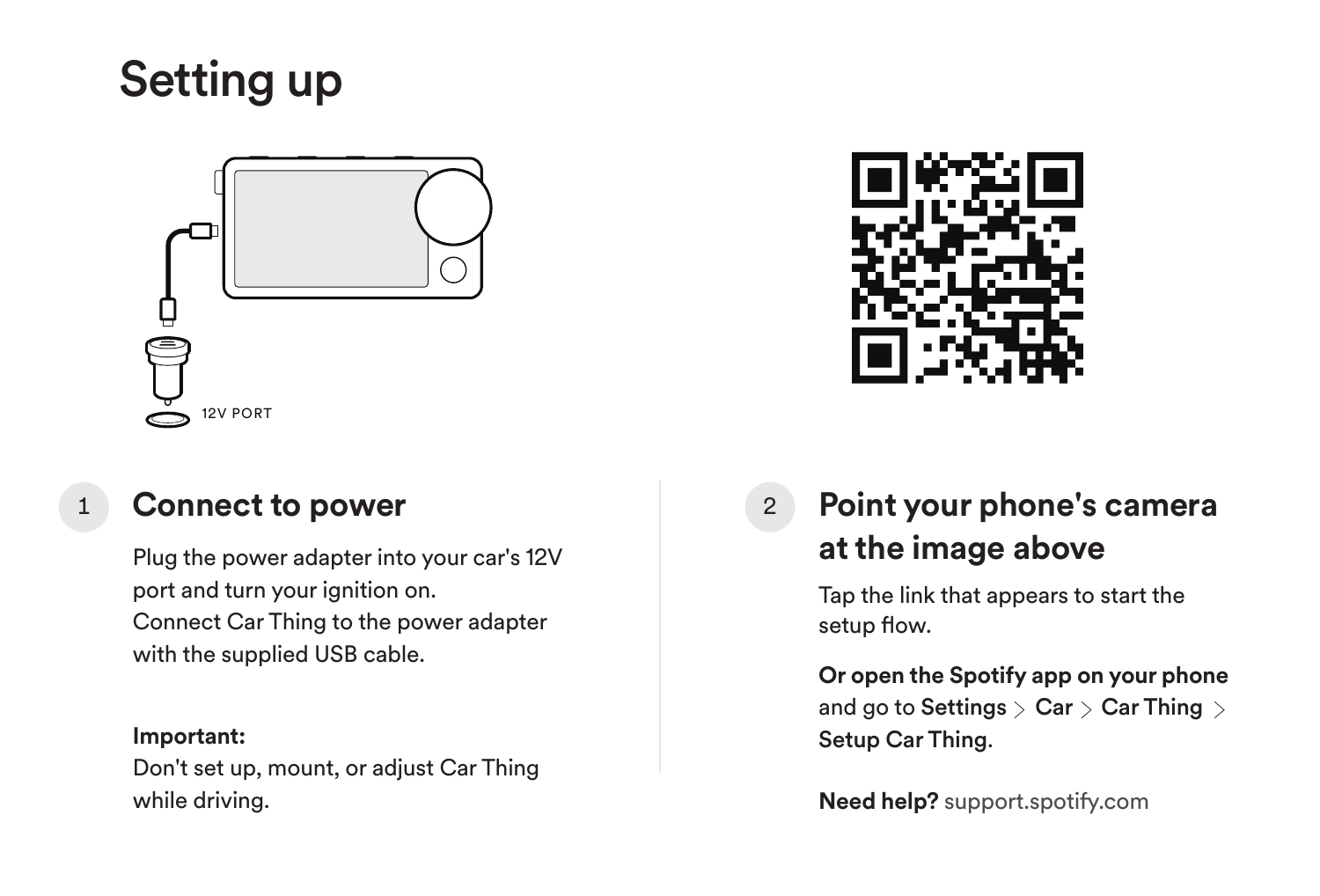## CD mount





**Note:** Make sure your CD player is empty before inserting the mount.







- Rotate the puck to find the best angle before attaching it. A
- Press the button on the puck and push it into the mount. B

# Dash mount

<sup>2</sup> **Stick mount to dashboard**



**to puck** 3







**Tip:** The mount sticks better to a clean surface. Use the cloth provided in the box.

Rotate the puck to find the best angle before attaching it. A

Press the button on the puck and push it into the mount. B